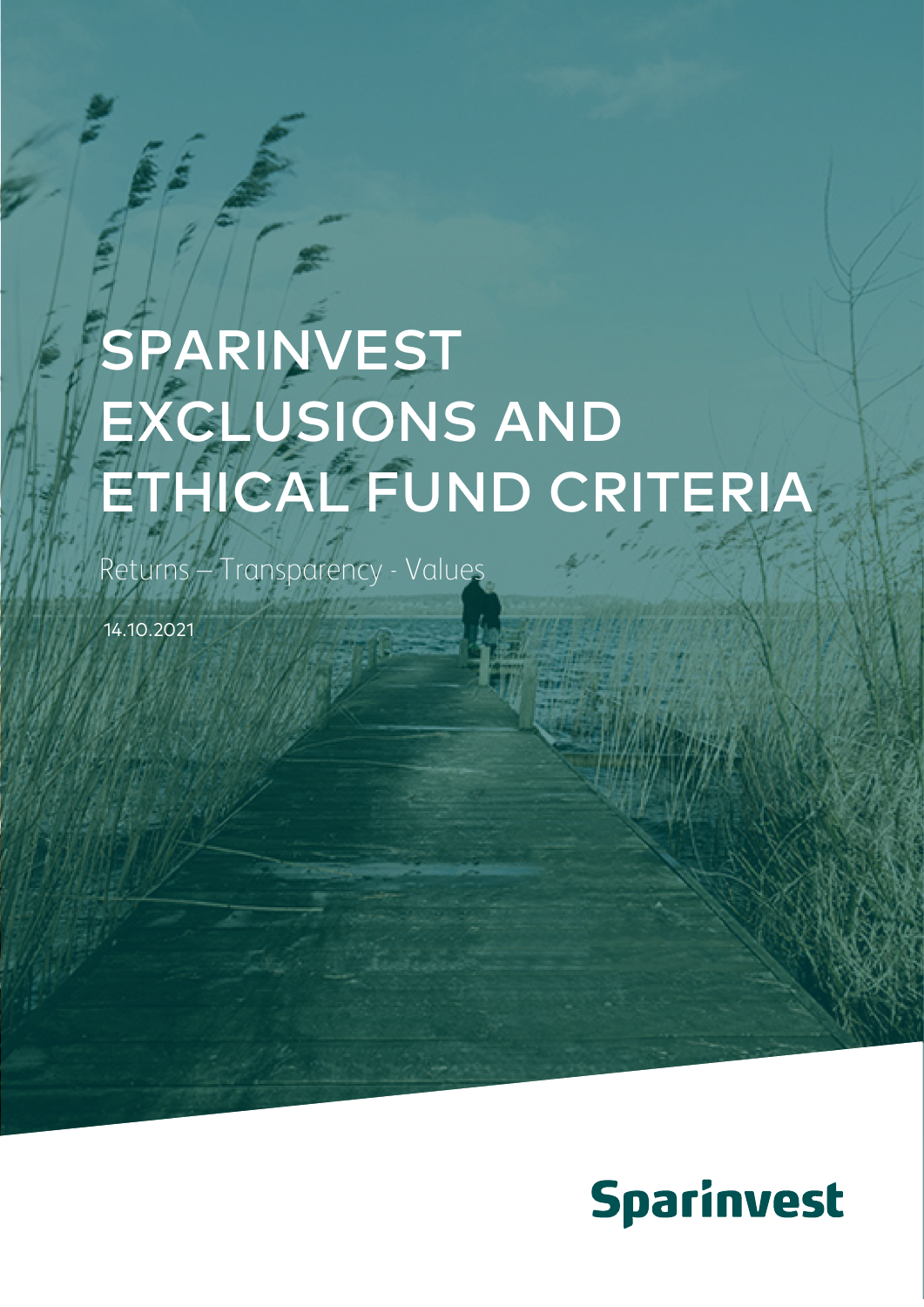## **CONTENT**

| <b>Investing with Values at sparinvest</b>                 | 3  |  |  |  |  |
|------------------------------------------------------------|----|--|--|--|--|
| <b>Segregated Solutions</b>                                | 3  |  |  |  |  |
| <b>Overview of Exclusion Categories and Relevant Funds</b> | 4  |  |  |  |  |
| <b>Exclusion Categories - In Depth</b>                     | 5  |  |  |  |  |
| Universal Exclusions                                       | 5  |  |  |  |  |
| Norms-based Exclusions                                     | 5  |  |  |  |  |
| <b>Sector Based Exclusions</b>                             | 6  |  |  |  |  |
| <b>Climate Based Exclusions</b>                            | 6  |  |  |  |  |
| <b>Ratings Based Exclusions</b>                            | 7  |  |  |  |  |
| Sustainable Benchmarks                                     | 7  |  |  |  |  |
| <b>Monitoring, Alerts, and Divestment Policy</b>           | 8  |  |  |  |  |
| <b>Reviewing Exclusionary Criteria</b>                     | 8  |  |  |  |  |
| <b>Sparinvest Ethical Global Value</b>                     | 9  |  |  |  |  |
| <b>Sparinvest Ethical Emerging Markets Value</b>           |    |  |  |  |  |
| Sparinvest - Value Bonds - Global Ethical High Yield       | 13 |  |  |  |  |
| <b>Sparinvest INDEX DJSI World</b>                         | 15 |  |  |  |  |
| <b>Sparinvest INDEX Globale Aktier - Etik</b>              | 16 |  |  |  |  |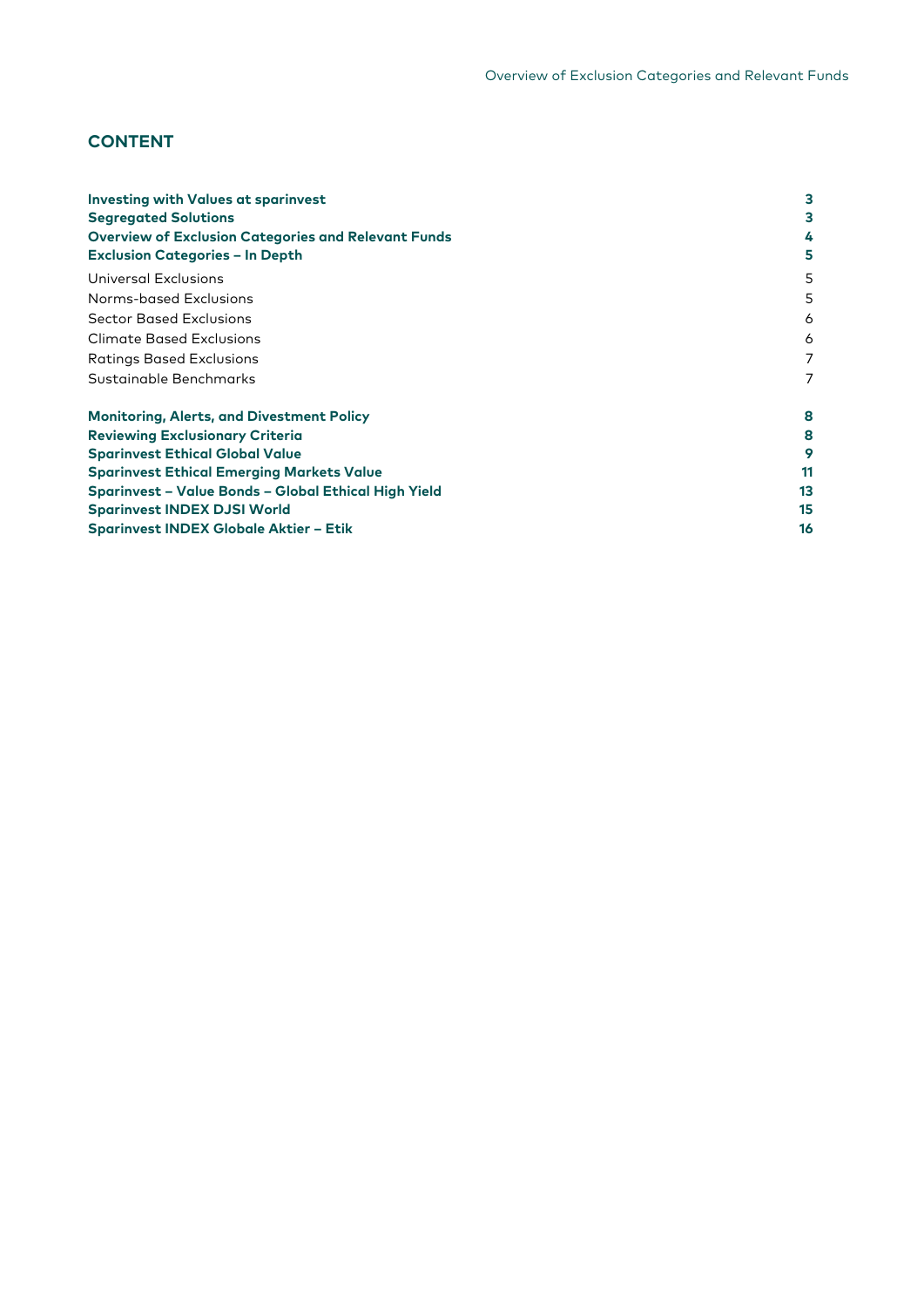## <span id="page-2-0"></span>**INVESTING WITH VALUES AT SPARINVEST**

We are driven by a focus on returns, transparency, and values. Across our entire fund range, we firmly believe ESG integration and stewardship are powerful tools, allowing investors to maintain diversified portfolios while considering both the risks and opportunities created by environmental, social and governance issues. This can benefit both sustainability and returns, and of course in active strategies can lead our teams to select or reject certain investments.

However, we also set clear baselines with universal exclusion criteria that apply to all our strategies. For example, none of our strategies will invest in companies that are confirmed producers or distributors of controversial weapons. Some of our funds go further, designed for investors who wish to align with personal values or goals for wider society – for example, by excluding certain investments. Such funds have more explicit sustainability aims, but we do not think this means compromising financial returns. On the contrary, those companies which are more pro-active in exploiting ESG opportunities, or mitigating ESG risks, can often combine a positive impact on society with strong long-term value creation.

Sparinvest has over a decade of experience in screening securities and applying exclusionary filters in varying combinations across our range of investment strategies. We take our commitments – such as under TCFD seriously, with the precise combination of exclusions, ESG integration, and active ownership varying as appropriate to each investment strategy. In our Ethical range of funds, our exclusionary criteria are developed based on the underlying investment strategy, developments in responsible investment, and consultation with clients on their preferred balance between ESG integration, stewardship and exclusion. We can also tailor segregated solutions for clients.

Our funds apply combinations of the below exclusions:

- **Sanctions:** our funds comply with EU and UN sanctions, as applied to countries or specific securities
- **Universal exclusions (apply to all funds):**
	- Companies with confirmed involvement in controversial weapons
	- Persistent norm violators: fail to remedy norm violations and are unresponsive to engagement
	- Extreme transition laggards: thermal coal/oil sands companies with poor transition managemen
	- State-issued securities and state-owned entities that fail to pass our country screening process
- **Additional criteria used in certain funds:**
	- **Norms Based:** Relating to agreed international frameworks for corporate behavior
	- **Sector Based**: Relating to certain sectors, industries or products (alcohol, tobacco, etc.)
	- **Climate Based**: Relating to carbon intense activities and companies' approach to energy transition
	- **Ratings Based:** Relating to quantitative ESG ratings. These can be used to exclude companies that are 'worst in class' or focus on those that are 'best in class'
	- **Sustainable benchmarks:** some funds use sustainable indexes as benchmarks, so certain securities are effectively excluded from the investment universe.

<span id="page-2-1"></span>The following pages summarise how these exclusion categories apply to our 'Ethical' funds, followed by more detailed explanation of those categories. Detailed fund specific information follows at the end of the document.

### **SEGREGATED SOLUTIONS**

Sparinvest can also tailor segregated solutions for clients who wish to establish more specific exclusionary criteria. This can be achieved in a choice of investment vehicles. Implementation of these exclusionary screens is carried out in partnership with external ESG service providers.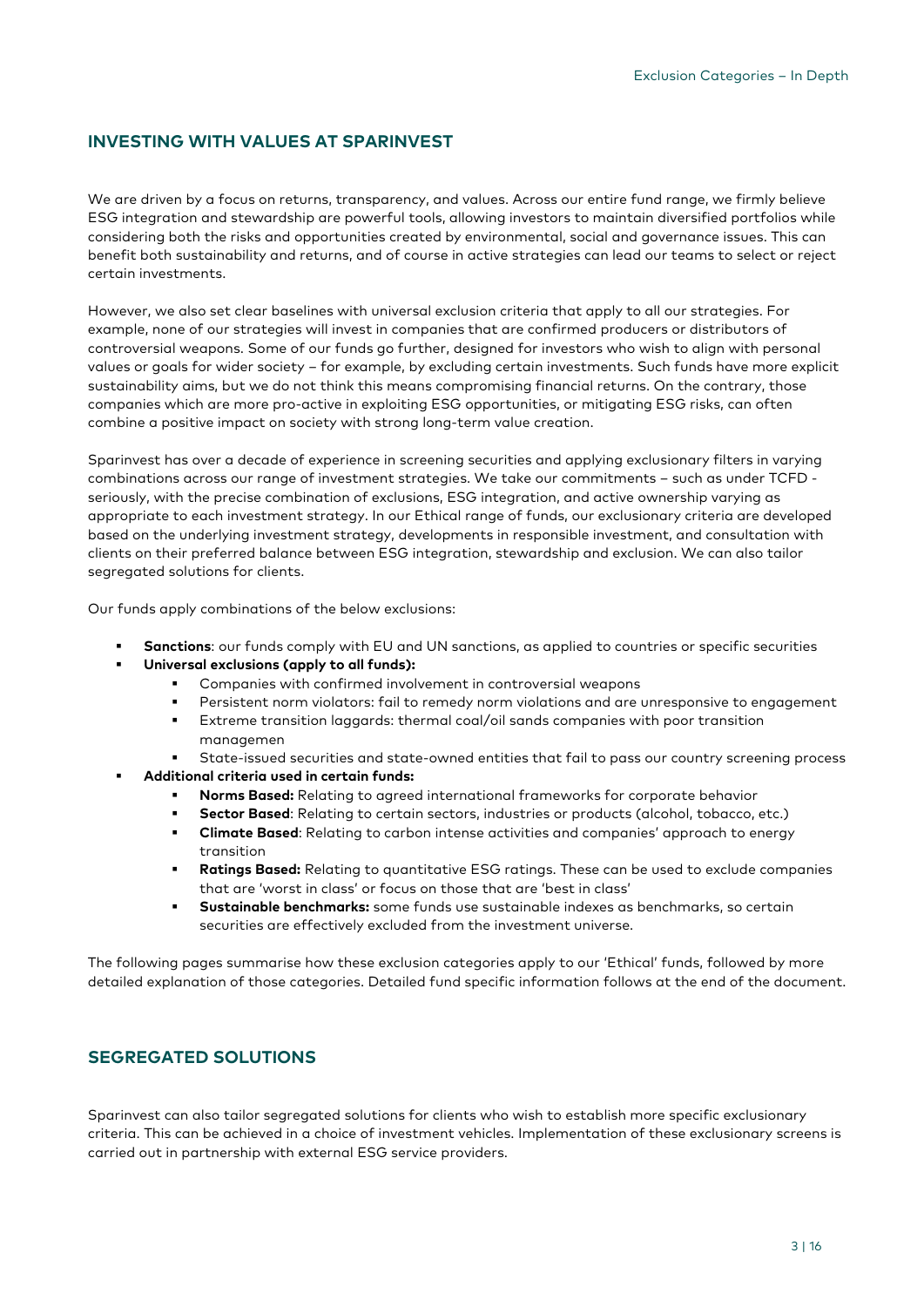<span id="page-3-0"></span>Pleas[e contact us](https://www.sparinvest.lu/about-us/get-in-contact/) for further information.

## **OVERVIEW OF EXCLUSION CATEGORIES AND RELEVANT FUNDS**

Precise criteria may vary by fund: further details on each fund's approach may be found in the following sections.

|                                                 |                                                                |                                                          | ACTIVELY-MANAGED<br>FUNDAMENTAL FUNDS                 |                                                                                     |                                           | PASSIVELY<br>MANAGED FUNDS     |
|-------------------------------------------------|----------------------------------------------------------------|----------------------------------------------------------|-------------------------------------------------------|-------------------------------------------------------------------------------------|-------------------------------------------|--------------------------------|
| <b>EXCLUSION CATEGORIES</b>                     | SPARINVEST FUND NAME                                           | Ethical Global Value<br>$\mathsf{I}$<br>Sparinvest SICAV | Ethical Emerging Markets<br>Sparinvest SICAV<br>Value | vest SICAV – Value<br>– Ethical Global HY<br>Sparinvest SICAV<br>Bonds – Ethical GI | Sparinvest INDEX Globale<br>Aktier - Etik | Sparinvest INDEX DJSI<br>World |
| <b>UNIVERSAL</b>                                |                                                                | $\boldsymbol{\mathsf{X}}$                                | $\boldsymbol{\mathsf{X}}$                             | $\mathsf{X}$                                                                        | $\boldsymbol{\mathsf{X}}$                 | $\boldsymbol{\mathsf{X}}$      |
| NORMS BASED                                     |                                                                | $\boldsymbol{\mathsf{X}}$                                | $\mathsf{X}$                                          | $\mathsf{X}$                                                                        | $\boldsymbol{\mathsf{X}}$                 | $\boldsymbol{\times}$          |
| <b>SECTOR BASED</b>                             |                                                                |                                                          |                                                       |                                                                                     |                                           |                                |
| Tobacco                                         | $\begin{array}{c}\n\stackrel{?}{\longrightarrow}\n\end{array}$ | $\boldsymbol{\mathsf{X}}$                                | $\boldsymbol{\mathsf{X}}$                             | $\boldsymbol{\mathsf{X}}$                                                           |                                           | $\boldsymbol{\times}$          |
| Alcohol                                         | $\Theta$                                                       | $\boldsymbol{\mathsf{X}}$                                | $\mathsf{X}$                                          | $\mathsf{X}$                                                                        |                                           | $\boldsymbol{\times}$          |
| Gambling                                        | $\circledcirc$                                                 | $\boldsymbol{\mathsf{X}}$                                | $\boldsymbol{\mathsf{X}}$                             | $\mathsf{X}$                                                                        |                                           | $\times$                       |
| Adult entertainment                             | XXX                                                            | $\mathsf{x}$                                             | $\mathsf{X}$                                          | $\mathsf{X}$                                                                        |                                           | $\boldsymbol{\times}$          |
| Weapons                                         | $\sigma^*$                                                     | $\mathsf{X}$                                             | $\mathsf{X}$                                          | $\mathsf{X}$                                                                        |                                           | $\boldsymbol{\times}$          |
| <b>CLIMATE BASED</b>                            |                                                                |                                                          |                                                       |                                                                                     |                                           |                                |
| Thermal coal                                    | $\mathbb{R}$                                                   | $\boldsymbol{\mathsf{X}}$                                | $\boldsymbol{\mathsf{X}}$                             | $\boldsymbol{\mathsf{X}}$                                                           |                                           |                                |
| Unconventional oil & gas                        | $\circledcirc^{\circ}$                                         | $\boldsymbol{\mathsf{X}}$                                | $\mathsf{X}$                                          | $\mathsf{X}$                                                                        |                                           |                                |
| Conventional oil & gas - transition<br>laggards | $\textcircled{c}$                                              | $\boldsymbol{\mathsf{X}}$                                | X                                                     |                                                                                     |                                           |                                |
| Electric utilities - transition<br>laggards     | $\left[\frac{1}{2}$                                            | $\boldsymbol{\mathsf{X}}$                                | $\boldsymbol{\mathsf{X}}$                             |                                                                                     |                                           |                                |
| <b>RATINGS BASED</b>                            |                                                                |                                                          |                                                       |                                                                                     | $\mathsf{X}$                              | $\mathsf{X}$                   |
| FOLLOWS SUSTAINABLE<br><b>BENCHMARK</b>         |                                                                |                                                          |                                                       |                                                                                     |                                           | V.                             |
| CARBON FOOTPRINTED                              | $\ddot{a}$                                                     | $\sqrt{2}$                                               | $\sqrt{2}$                                            | $\sqrt{2}$                                                                          |                                           |                                |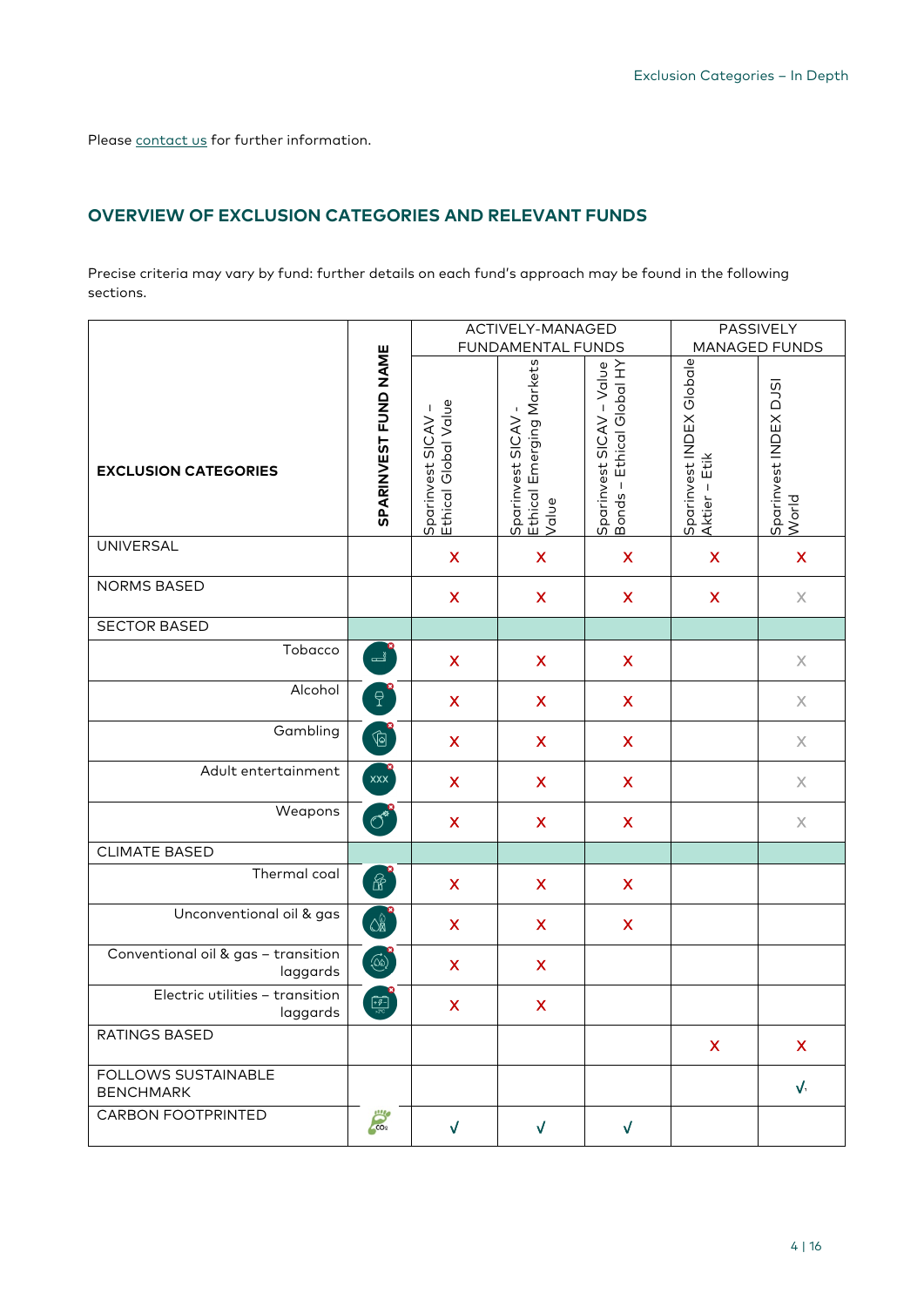<span id="page-4-0"></span>**Notes: 1**. Benchmark is: Dow Jones Sustainability World Index (excluding Alcohol, Gambling, Tobacco, Armaments & Firearms and Adult entertainment. Greyed out marks indicate that the category is effectively excluded by the benchmark construction methodology.

## **EXCLUSION CATEGORIES – IN DEPTH**

#### <span id="page-4-1"></span>**Universal Exclusions**

We set a clear baseline for exclusions. None of our strategies will invest in:

- **Controversial weapons:** confirmed producers or distributors of controversial weapons.
	- This means anti-personnel mines, cluster munitions, biological weapons, chemical weapons, depleted uranium, and nuclear weapons outside the Nuclear Non-Proliferation Treaty.
- **Persistent Norm Violators:** a minority of companies that persistently fail to remedy violations of international norms and are unresponsive to engagement.
- **Extreme Transition Laggards:** companies with significant exposure to thermal coal or oil sands, and a poor record of managing transition and carbon emissions related risks.
- **Excluded countries:** State issued securities and state-owned entities that fail to pass our country screening process.

The norm-based screening for countries – carried out by an external service provider - covers over 170 UN member states and takes into account governments' commitments to key international instruments within five norm areas – human rights, international humanitarian law, labour rights, environment and corruption. The screening applies key indicators to assess the nation's ability to protect basic human rights, including: use of the death penalty, and whether the country is run by an authoritarian regime. It also assesses whether the country is in a trend of ESG improvement or not. The overall score from these indicators is used to inform which countries should be excluded from our strategies.

#### <span id="page-4-2"></span>**Norms-based Exclusions**

All funds at Sparinvest undergo norms-based analysis of companies, which is carried out on a continuous basis on our behalf by an external service provider. This feeds into the overall ESG research that our investment teams consider as they carry out fundamental analysis and security selection for actively managed funds. Norms based analysis is also one of the triggers for engagement as described in Sparinvest's Stewardship Policy. However, in our range of ethical funds, the analysis also leads to the exclusion of certain securities.

In norms based screening, corporate conduct is assessed within the context of a global normative framework, which, broadly speaking, covers four key areas:



The analysis aims to identify breaches of international initiatives and guidelines such as:

**UN Global Compact Principles**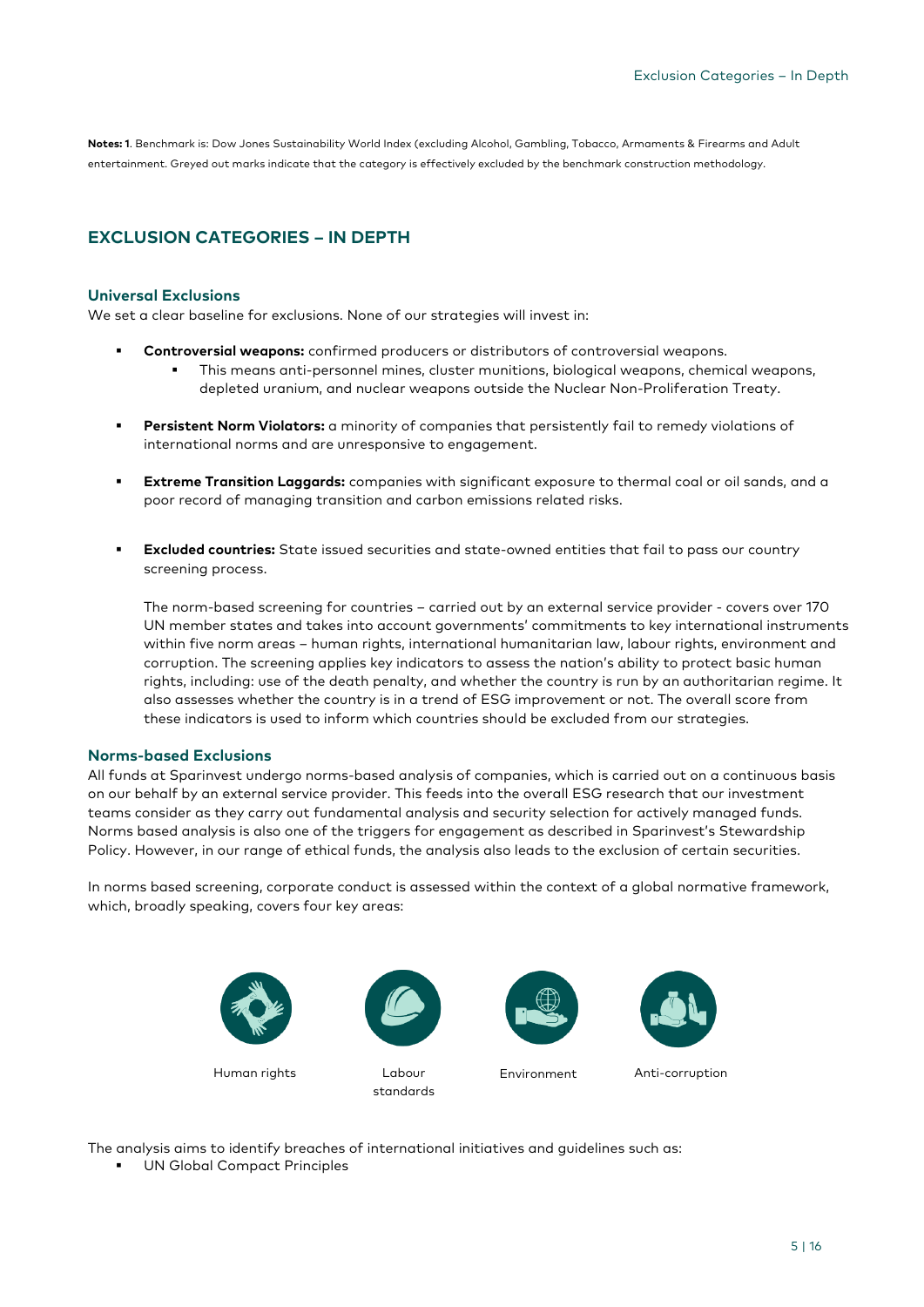- The UN Guiding Principles on Business and Human Rights
- **International Labour Organisation Conventions**
- United Nations Convention Against Corruption
- OECD Guidelines for Multinational Enterprises

N.B. Regarding the screening of banks, financing loans for specific projects fall within the scope of norms based screening whereas normal lending activity does not.

Analysis results in a list of companies classified by our service provider as having verified failures to respect established norms, which are not undergoing remediation. These companies are excluded from our ethical funds.

The analysis also results in lists of companies classified in other categories, such as those with alleged but unconfirmed breaches, verified breaches which the company is addressing, potential breaches which have not yet occurred, and other situations. In actively managed funds, the portfolio managers make a qualitative analysis of the specific situation, looking at the nature of the alleged or confirmed norms breach, and the speed and nature of the company's response, including remedial actions and steps to prevent recurrence. This is then discussed at the Responsible Investment Committee, and in some cases, it can lead to such companies also being excluded from the ethical funds.

#### <span id="page-5-0"></span>**Sector Based Exclusions**

Certain of Sparinvest's ethical funds exclude companies based on their exposure to certain industries:



Exposure is typically assessed on the basis of a revenue threshold. The precise criteria which apply to specific funds are detailed in fund specific below.

#### <span id="page-5-1"></span>**Climate Based Exclusions**

Climate change is perhaps the single most significant ESG issue, whether it terms of its impact on global society and the environment, or in terms of its economic and investment impact. This is reflected in our integration of ESG considerations into our investment processes and stewardship efforts.

In our Ethical range of funds, our exclusionary criteria are based on consideration of the underlying investment strategy, developments in responsible investment, and consultation with clients on their preferred balance between stewardship and exclusion of companies that are lagging in their response to the climate emergency. Our exclusions here generally consider exposure to the following areas:

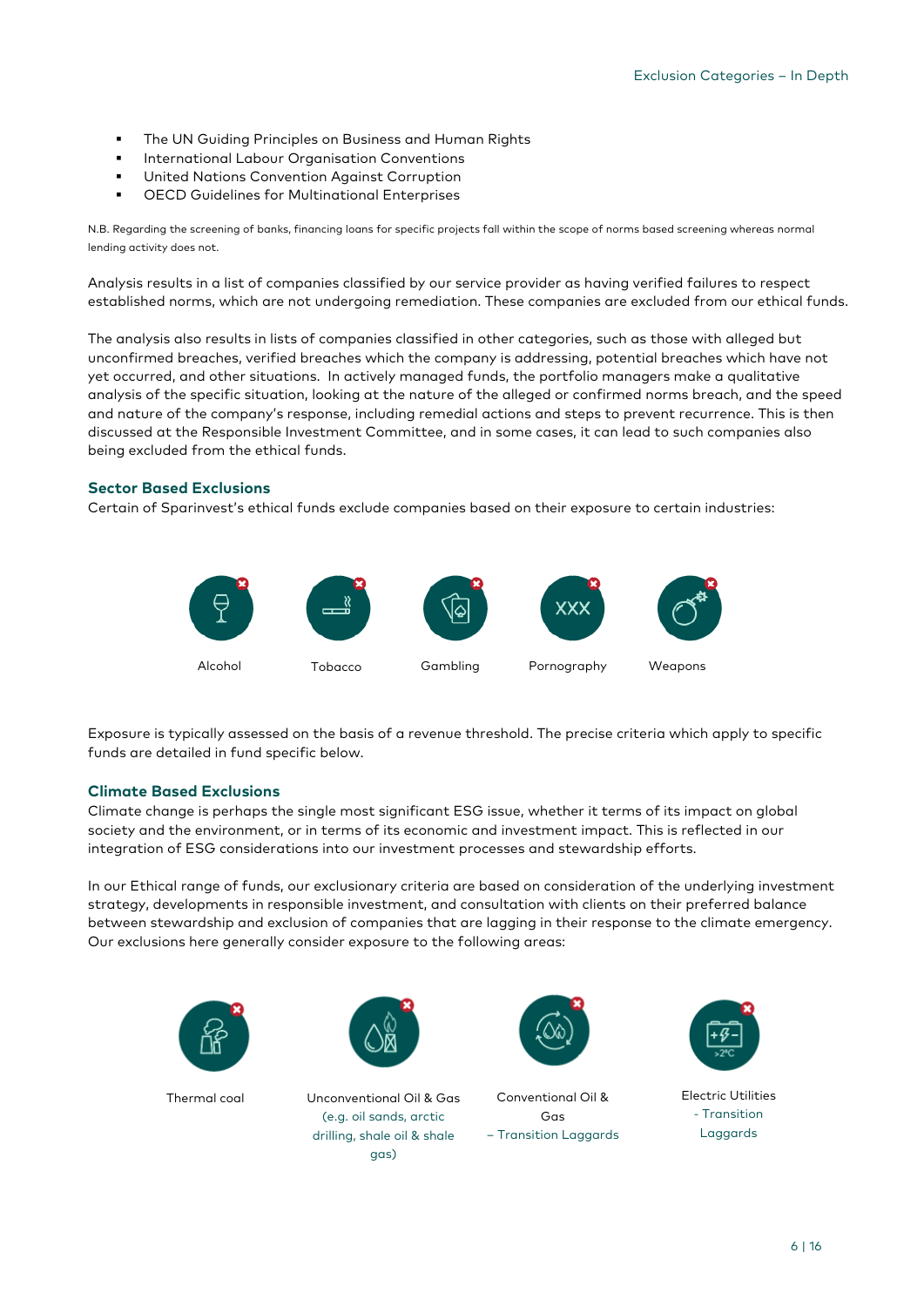Exposure is typically assessed on the basis of revenue or production thresholds. The precise criteria which apply to specific funds are detailed in fund specific sections below.

#### <span id="page-6-0"></span>**Ratings Based Exclusions**

Certain of Sparinvest's passively managed ethical strategies employ ratings-based exclusions for which the source is MSCI IVA Ratings. MSCI rates companies according to their exposure to ESG risks and how well they manage those risks relative to other companies in their sector. In the MSCI ratings system, companies rated AAA and AA are considered to be industry leaders, managing their ESG risks well, whereas companies rated CCC and B are considered to be industry laggards with greater exposure to ESG risks. The full methodology for the ratings system can be found at<https://www.msci.com/esg-ratings>

| EADER |   | $  -$<br><b>ERAGE</b><br>AVE |            | -- | AGGAPD |                      |
|-------|---|------------------------------|------------|----|--------|----------------------|
| ┑┍┑┍┑ | ∼ |                              | <b>BBB</b> | BB |        | $\sim$ $\sim$<br>ししし |

#### <span id="page-6-1"></span>**Sustainable Benchmarks**

Another way in which funds can reflect the values of clients for whom sustainability is an important consideration, is by basing their investment universe on a sustainable investment index. The index construction methodology can incorporate certain exclusions, and potentially other sustainability features.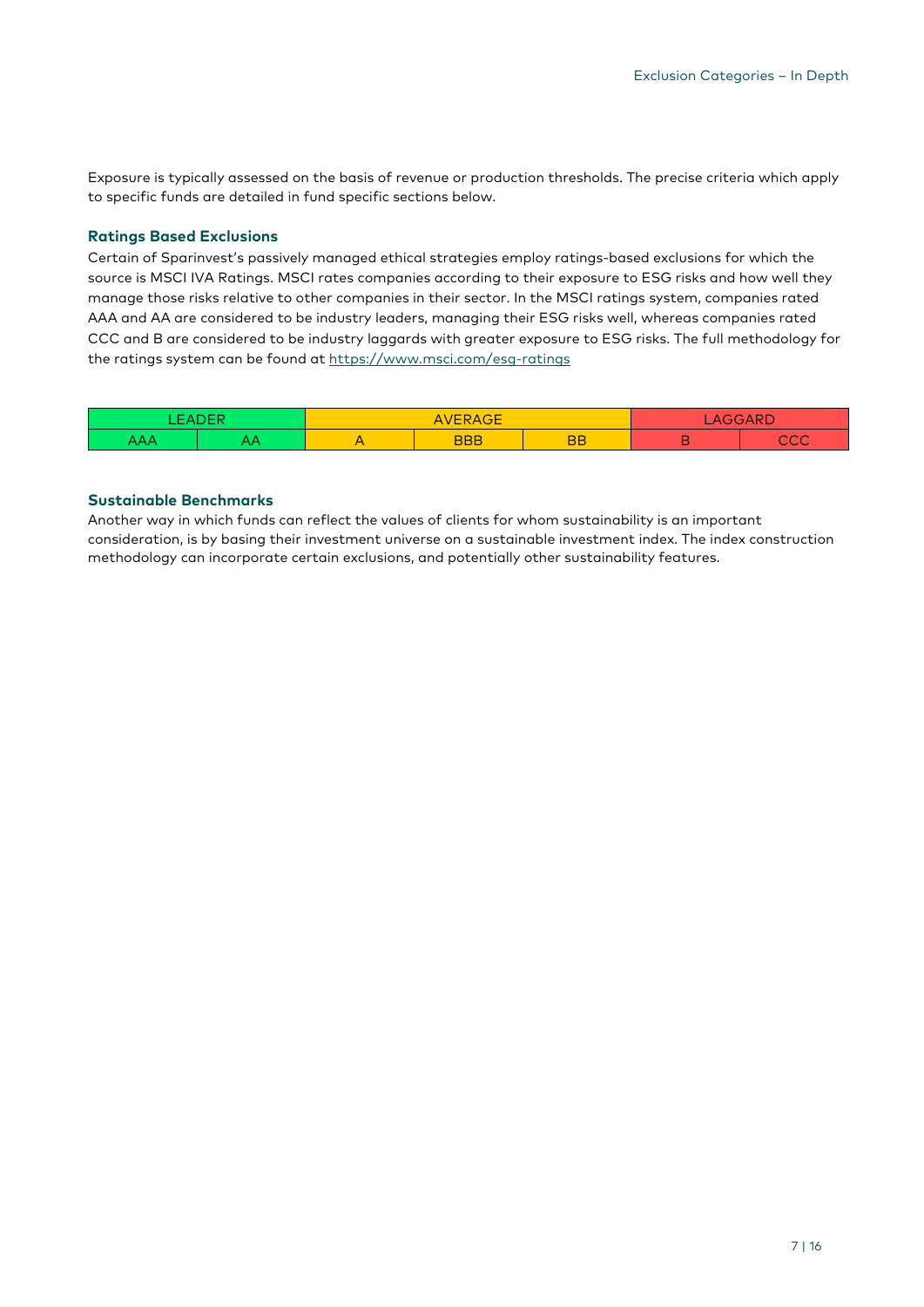#### <span id="page-7-0"></span>**MONITORING, ALERTS, AND DIVESTMENT POLICY**

Screening of securities occurs both prior to investment in new holdings, and on an ongoing basis for existing fund holdings.

Portfolio managers and analysts monitor fund investments on a daily basis, and many new developments that could cause a change in a company's exclusionary status will be caught in this day-to-day review of company specific news. In addition, we receive rolling ad hoc alerts from our service providers regarding any changes in assessment of companies as a result of controversial weapons, norms, or sector-based screenings.

Sparinvest's Middle Office maintains up to date exclusion lists for the relevant funds on the basis of those screening results, ad-hoc alerts, and the decisions of the Responsible Investment Committee. These exclusion lists are used for pre-trade compliance checks and daily screenings of the portfolios by Middle Office for any breaches of the ethical policy.

Companies which are classified as excluded from a fund may not be bought, and if existing holdings are reclassified to this status, they must be divested as soon as reasonably practical (trading strategy subject to considerations of market impact and best execution).

<span id="page-7-1"></span>As an additional precaution, all holdings are submitted for relevant screenings on a semi-annual basis.

## **REVIEWING EXCLUSIONARY CRITERIA**

Sparinvest's Responsible Investment Committee is responsible for monitoring and reviewing potential new exclusionary criteria for ethical funds. In doing so, the committee has reference to ongoing consultation with clients, other industry participants and general industry trends. Clients are notified of changes via both direct communication such as presentations or coverage in our Responsible Investment Review, and via our website.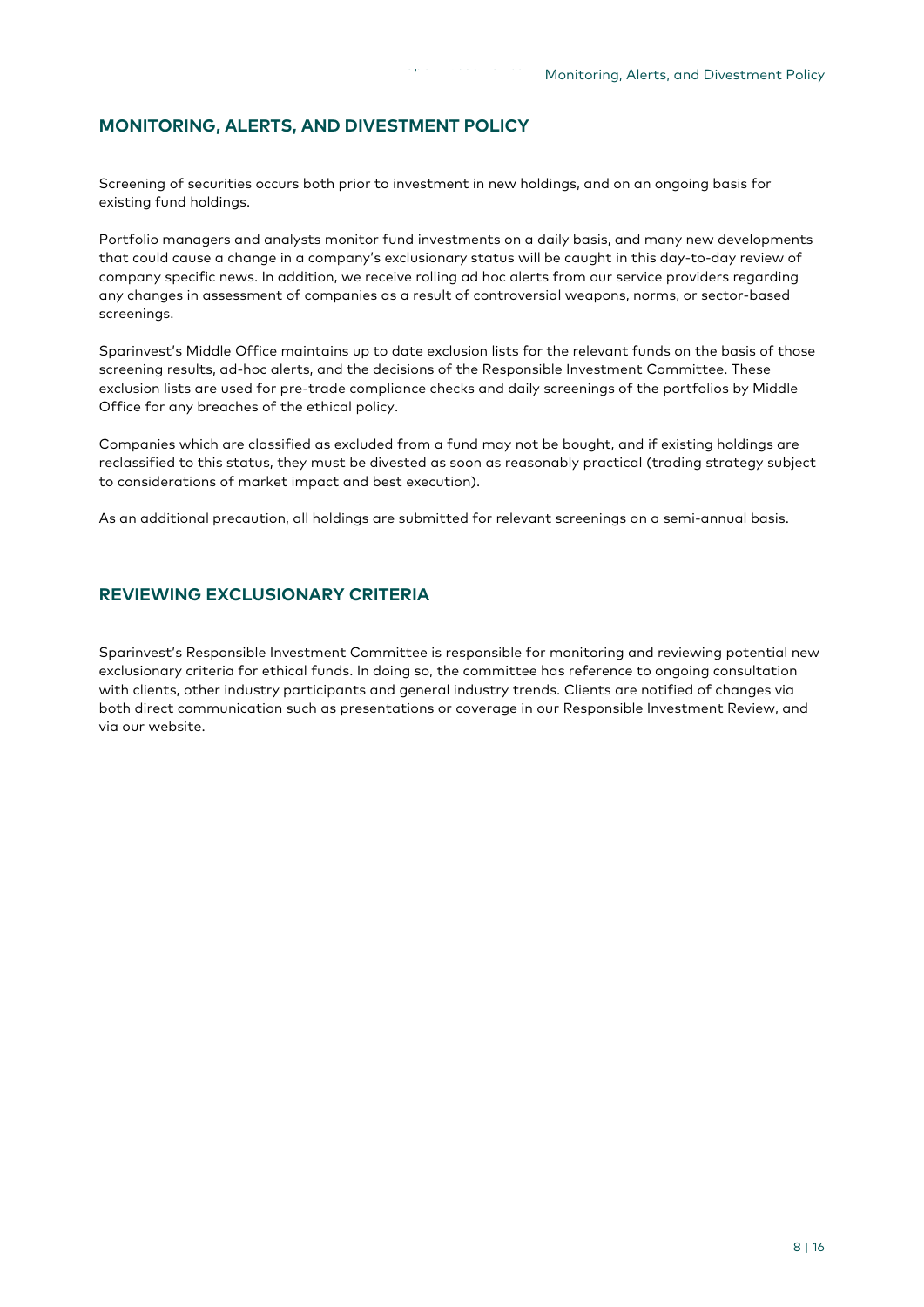# <span id="page-8-0"></span>**SPARINVEST ETHICAL GLOBAL VALUE**

| <b>Management Style</b>                                                        |                                                                                                                                                                                                                                                                                                                                                                                                                                                                    | Actively-managed fundamental equity fund following a classical value investment<br>strategy with ESG fully integrated in the process.                                                                                                                                                                       |                                                          |  |  |  |
|--------------------------------------------------------------------------------|--------------------------------------------------------------------------------------------------------------------------------------------------------------------------------------------------------------------------------------------------------------------------------------------------------------------------------------------------------------------------------------------------------------------------------------------------------------------|-------------------------------------------------------------------------------------------------------------------------------------------------------------------------------------------------------------------------------------------------------------------------------------------------------------|----------------------------------------------------------|--|--|--|
| Investment<br>Objective                                                        |                                                                                                                                                                                                                                                                                                                                                                                                                                                                    | Sparinvest Ethical Global Value aims to provide superior long-term returns through<br>investment in global developed market equities, fundamentally selected for their<br>attractiveness as value investments. The aim is for returns to be driven by individual<br>stock selection, and exposure to value. |                                                          |  |  |  |
| Sustainability                                                                 |                                                                                                                                                                                                                                                                                                                                                                                                                                                                    | The fund uses a combination of ESG integration, stewardship and exclusions to meet                                                                                                                                                                                                                          |                                                          |  |  |  |
| Objective                                                                      |                                                                                                                                                                                                                                                                                                                                                                                                                                                                    | sustainability objectives.                                                                                                                                                                                                                                                                                  |                                                          |  |  |  |
| <b>Benchmark</b>                                                               | <b>MSCI World</b>                                                                                                                                                                                                                                                                                                                                                                                                                                                  |                                                                                                                                                                                                                                                                                                             |                                                          |  |  |  |
| <b>EXCLUSION</b><br><b>CATEGORIES</b>                                          | <b>DETAILS</b>                                                                                                                                                                                                                                                                                                                                                                                                                                                     |                                                                                                                                                                                                                                                                                                             | <b>TOLERANCE</b>                                         |  |  |  |
| <b>SANCTIONS</b>                                                               |                                                                                                                                                                                                                                                                                                                                                                                                                                                                    | Complies with EU and UN sanctions, which can apply to<br>countries or specific securities.                                                                                                                                                                                                                  | Zero                                                     |  |  |  |
| <b>UNIVERSAL</b><br><b>EXCLUSIONS</b>                                          |                                                                                                                                                                                                                                                                                                                                                                                                                                                                    | Controversial weapons<br>Persistent norm violators<br>Extreme transition laggards<br>State-owned enterprises of countries excluded by country<br>screening process                                                                                                                                          | Zero                                                     |  |  |  |
|                                                                                |                                                                                                                                                                                                                                                                                                                                                                                                                                                                    | Companies in confirmed and unaddressed violations of<br>international norms.                                                                                                                                                                                                                                | Zero                                                     |  |  |  |
| <b>NORMS BASED</b>                                                             |                                                                                                                                                                                                                                                                                                                                                                                                                                                                    | Companies in other categories (confirmed violations under<br>remediation, alleged violations, etc)                                                                                                                                                                                                          | Case-by-case                                             |  |  |  |
| <b>SECTOR BASED</b>                                                            |                                                                                                                                                                                                                                                                                                                                                                                                                                                                    |                                                                                                                                                                                                                                                                                                             |                                                          |  |  |  |
| Tobacco                                                                        | $\begin{array}{c}\n\hline\n\end{array}$                                                                                                                                                                                                                                                                                                                                                                                                                            | Production or distribution of tobacco or tobacco-<br>based products.                                                                                                                                                                                                                                        | Production: 0%<br>revenue<br>Distribution: 5%<br>revenue |  |  |  |
| Alcohol                                                                        | P                                                                                                                                                                                                                                                                                                                                                                                                                                                                  | Production or distribution of alcohol.                                                                                                                                                                                                                                                                      | Production: 0%<br>revenue<br>Distribution: 5%<br>revenue |  |  |  |
| Gambling                                                                       | $\circledcirc$                                                                                                                                                                                                                                                                                                                                                                                                                                                     | Production or distribution of gambling.                                                                                                                                                                                                                                                                     | Production: 0%<br>revenue<br>Distribution: 5%<br>revenue |  |  |  |
| Adult<br>entertainment                                                         | Production or distribution of pornography.                                                                                                                                                                                                                                                                                                                                                                                                                         |                                                                                                                                                                                                                                                                                                             | Production: 0%<br>revenue<br>Distribution: 5%<br>revenue |  |  |  |
| Weapons                                                                        |                                                                                                                                                                                                                                                                                                                                                                                                                                                                    | Production or distribution of weapons or tailor-<br>made components. Distinguishes between combat<br>equipment, and other military equipment and<br>services.                                                                                                                                               | Combat: 0% revenue<br>Other: 5% revenue                  |  |  |  |
| <b>CLIMATE BASED</b>                                                           |                                                                                                                                                                                                                                                                                                                                                                                                                                                                    |                                                                                                                                                                                                                                                                                                             |                                                          |  |  |  |
| Fossil fuels<br>(thermal coal <sup>2</sup> , oil,<br>natural gas) &<br>uranium | $\Diamond^{\!\!\!\! \circ\!\!\!\! \circ\!\!\!\! \circ\!\!\!\! \circ\!\!\!\! \circ\!\!\!\! \circ\!\!\!\! \circ\!\!\!\! \circ\!\!\!\! \circ\!\!\!\! \circ\!\!\!\! \circ\!\!\!\! \circ\!\!\!\! \circ\!\!\!\! \circ\!\!\!\! \circ\!\!\!\! \circ\!\!\!\! \circ\!\!\!\! \circ\!\!\! \circ\!\!\! \circ\!\!\! \circ\!\!\! \circ\!\!\! \circ\!\!\! \circ\!\!\! \circ\!\!\! \circ\!\!\! \circ\!\!\! \circ\!\!\! \circ\!\!\! \circ\!\!\! \circ\!\!\! \circ\!\!\! \circ\$<br>爺 | Extracting, refining, transportation and services.                                                                                                                                                                                                                                                          | 5% of revenue <sup>®</sup>                               |  |  |  |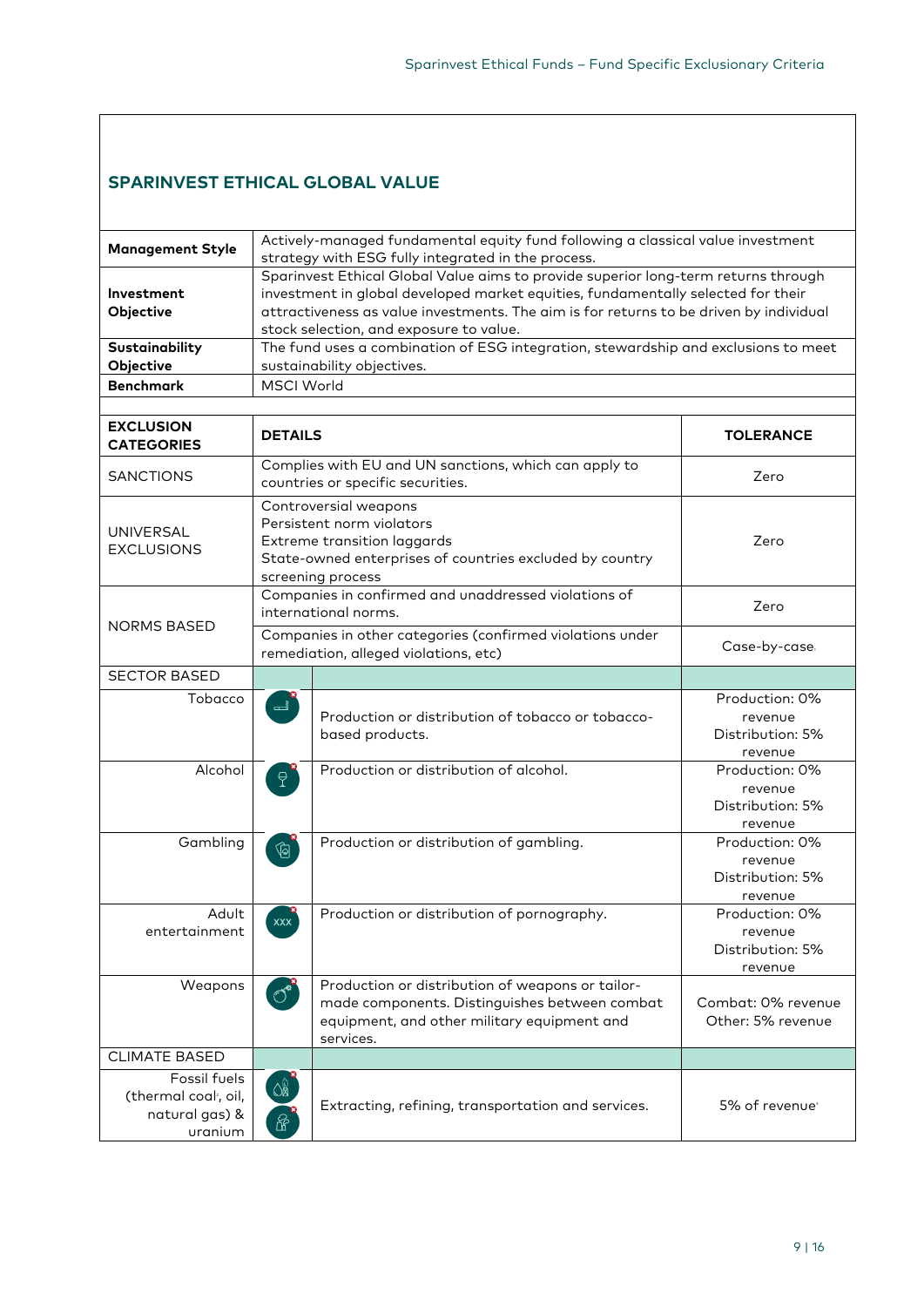| Power generation                  | $\begin{array}{ c }\n\hline\n\text{F}\overline{\mathcal{G}^2}\n\end{array}$ | Production of energy from coal, oil, natural gas or<br>uranium                                                                                                                                                                | 5% of revenue<br>(unless passes strict<br>transitional criteria <sup>®</sup> |
|-----------------------------------|-----------------------------------------------------------------------------|-------------------------------------------------------------------------------------------------------------------------------------------------------------------------------------------------------------------------------|------------------------------------------------------------------------------|
| <b>CARBON</b><br><b>FOOTPRINT</b> | $\sum_{\alpha=2}^{\infty}$                                                  | We consider climate change to be the most<br>significant sustainability challenge. This fund is<br>committed to the Montreal Carbon Pledge meaning<br>we publish its carbon footprint annually.                               | <b>.:</b> PRIMontréalPLEDGE<br>Report here                                   |
| <b>STEWARDSHIP</b>                |                                                                             | VOTING: Aim to vote all holdings in this strategy<br>ENGAGEMENT: engagement on various issues,<br>using combination of direct engagement by<br>investment team, along with collaborative and<br>service provider engagements. | More details here                                                            |

Footnotes:

1. Companies in such categories are reviewed in detail by the investment team, and the Responsible Investment Committee; the committee determines whether exclusion or engagement is appropriate in the Ethical fund.

2. Metallurgical or coking coal which is vital to the production of steel remains a permitted investment.

3. For companies within the 5% revenue threshold, additionally the absolute production of or capacity for fossil fuel-related products/services may not be increasing.

4. Companies exceeding the 5% revenue threshold on such power generation may exceptionally be held if they satisfy all of the following transitional criteria:

a) Absolute production of or capacity for fossil fuel-based or nuclear-based energy-related products/services shall not be structurally increasing;

b) Absolute production of or capacity for contributing products/services shall be increasing;

c) At least 90% of the company's energy sector capital expenditure in new capacity, on average for three consecutive years including the last financial year, are in the renewable energy sector;

d) Revenue from renewable energy comprises at least 50% of the company's total revenue from power generation OR at least 50% of the company's energy production capacity is based on renewable sources. This ratio may be calculated on average over the course of 1, 2 or 3 of the last financial years;

e) The company has no revenue from tar sand, shale oil or shale gas or other fracking activities and/or mining of oil shale and/or extraction in the Arctic region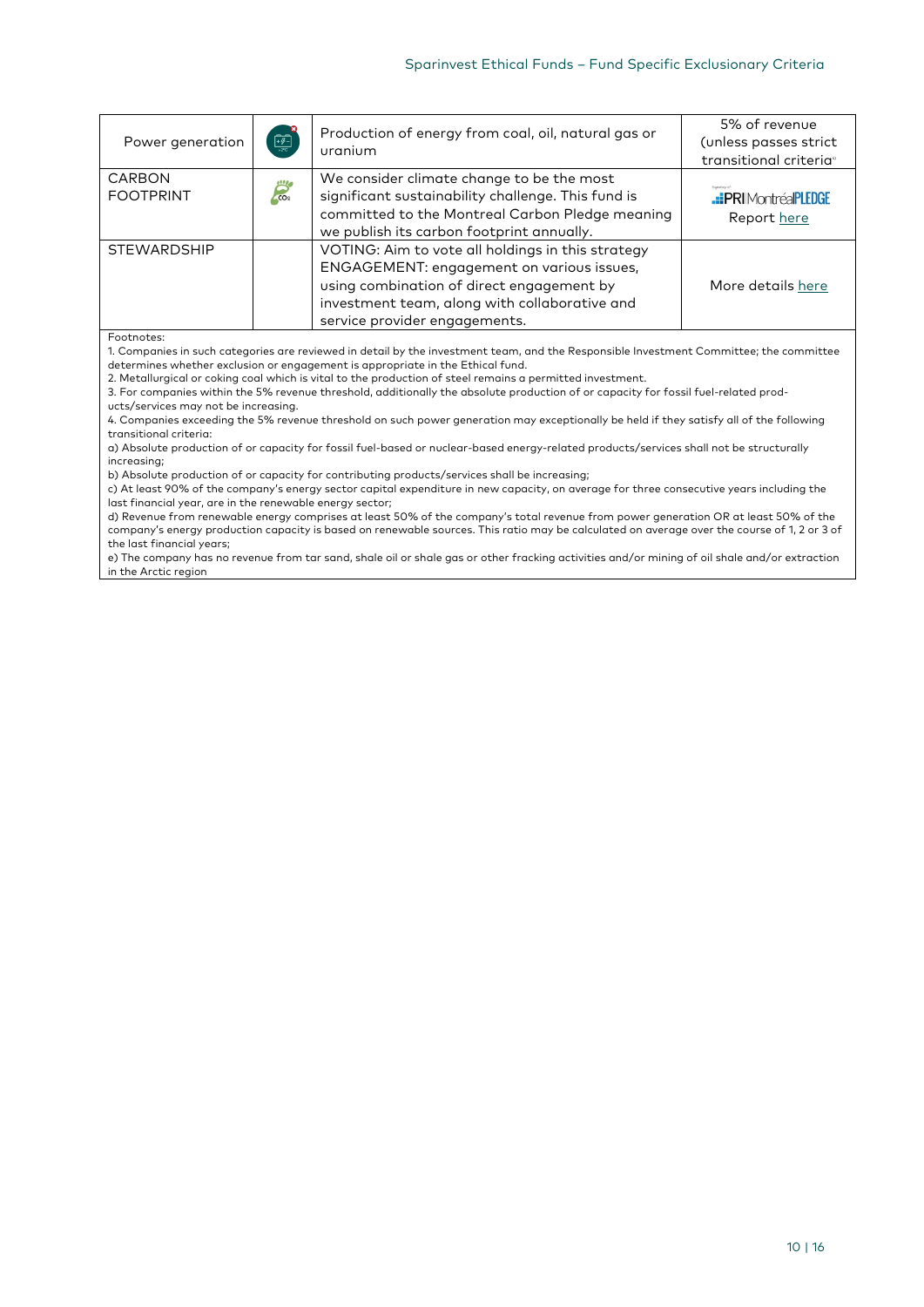# <span id="page-10-0"></span>**SPARINVEST ETHICAL EMERGING MARKETS VALUE**

| <b>Management Style</b>               | Actively-managed fundamental equity fund following a classical value investment<br>strategy with ESG fully integrated in the process.                                                                                   |                  |  |  |  |
|---------------------------------------|-------------------------------------------------------------------------------------------------------------------------------------------------------------------------------------------------------------------------|------------------|--|--|--|
| Investment<br>Objective               | Sparinvest Ethical Emerging Markets Value aims to provide superior long-term<br>returns through investment in global emerging market equities, fundamentally<br>selected for their attractiveness as value investments. |                  |  |  |  |
| Sustainability<br>Objective           | The fund uses a combination of ESG integration, stewardship and exclusions to meet<br>sustainability objectives.                                                                                                        |                  |  |  |  |
| <b>Benchmark</b>                      | <b>MSCI Emerging Markets</b>                                                                                                                                                                                            |                  |  |  |  |
|                                       |                                                                                                                                                                                                                         |                  |  |  |  |
| <b>EXCLUSION</b><br><b>CATEGORIES</b> | <b>DETAILS</b>                                                                                                                                                                                                          | <b>TOLERANCE</b> |  |  |  |
| <b>SANCTIONS</b>                      | Complies with EU and UN sanctions, which can apply to<br>countries or specific securities.                                                                                                                              | Zero             |  |  |  |
| <b>UNIVERSAL</b><br><b>EXCLUSIONS</b> | Controversial weapons<br>Persistent norm violators<br>Extreme transition laggards<br>State-owned enterprises of countries excluded by country<br>screening process                                                      | Zero             |  |  |  |
| <b>NORMS BASED</b>                    | Companies in confirmed and unaddressed violations of<br>international norms.                                                                                                                                            | Zero             |  |  |  |
|                                       | Companies in other categories (confirmed violations under<br>remediation, alleged violations, etc)                                                                                                                      | Case-by-case,    |  |  |  |
| <b>SECTOR BASED</b>                   |                                                                                                                                                                                                                         |                  |  |  |  |
| Tobacco                               | —ैं                                                                                                                                                                                                                     | Production: 0%   |  |  |  |

| <b>SECTOR BASED</b>         |                                        |                                                                                                                                                               |                                                          |
|-----------------------------|----------------------------------------|---------------------------------------------------------------------------------------------------------------------------------------------------------------|----------------------------------------------------------|
| Tobacco                     | —ैं                                    | Production or distribution of tobacco or tobacco-<br>based products.                                                                                          | Production: 0%<br>revenue<br>Distribution: 5%<br>revenue |
| Alcohol                     | $\overline{P}$                         | Production or distribution of alcohol.                                                                                                                        | Production: 0%<br>revenue<br>Distribution: 5%<br>revenue |
| Gambling                    | $\circledcirc$                         | Production or distribution of gambling.                                                                                                                       | Production: 0%<br>revenue<br>Distribution: 5%<br>revenue |
| Adult<br>entertainment      | <b>XXX</b>                             | Production or distribution of pornography.                                                                                                                    | Production: 0%<br>revenue<br>Distribution: 5%<br>revenue |
| Weapons                     | $\sigma^*$                             | Production or distribution of weapons or tailor-<br>made components. Distinguishes between combat<br>equipment, and other military equipment and<br>services. | Combat: 0% revenue<br>Other: 5% revenue                  |
| <b>CLIMATE BASED</b>        |                                        |                                                                                                                                                               |                                                          |
| Thermal coal                | €                                      | Extraction of thermal coal. <sup>2</sup>                                                                                                                      | Extraction: 5% revenue                                   |
| Unconventional oil<br>& gas | $\Diamond^{\!\!\mathbb{Q}}_\mathbb{Z}$ | Oil and gas extraction from any combination of oil<br>sands, shale gas, shale oil, or arctic drilling <sup>®</sup>                                            | 10% of production<br>volume                              |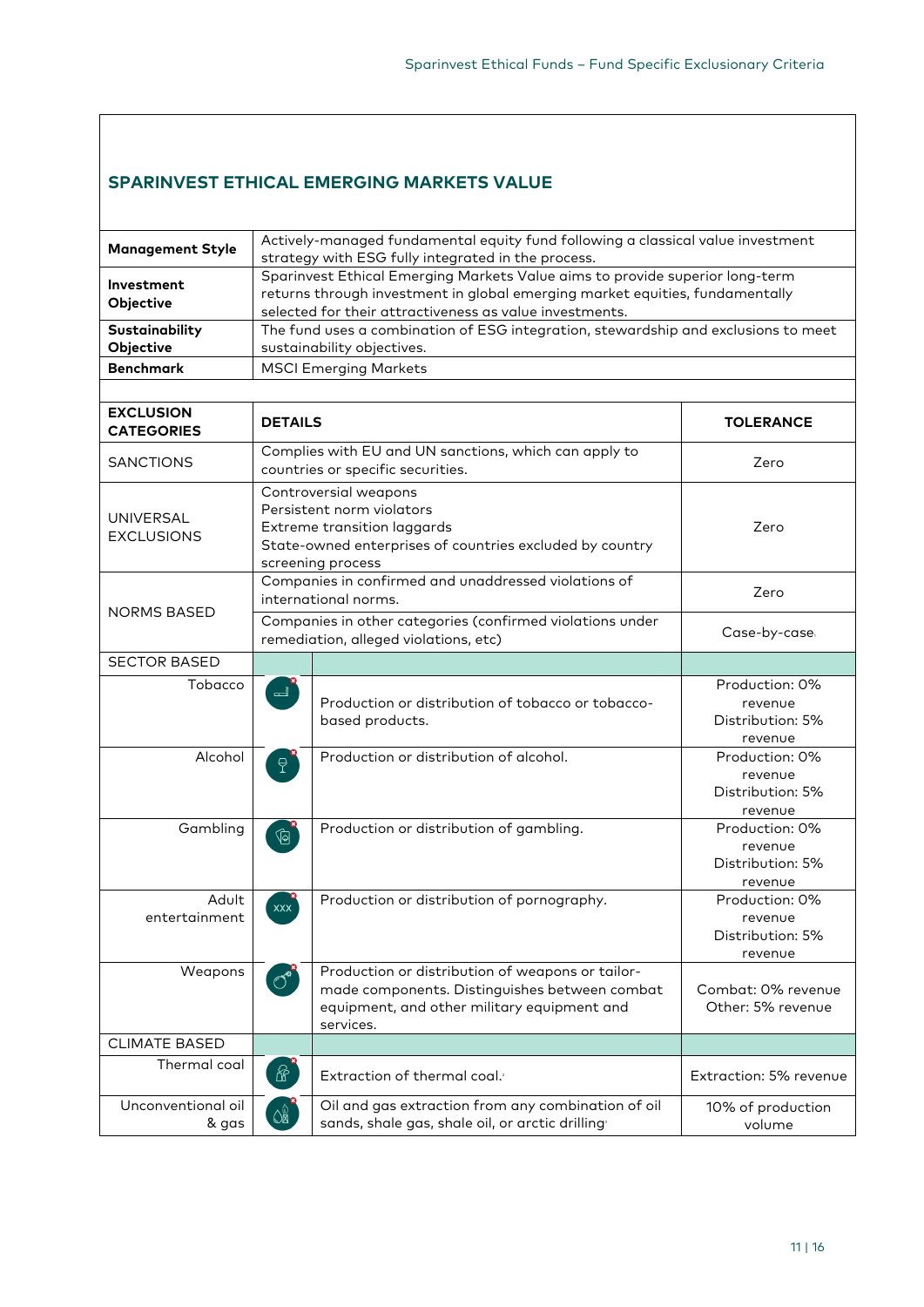| Conventional oil &<br>gas – transition<br>laggards | $\circledcirc$             | Companies in the oil and gas sector that derive<br>over 60% of production volume from sources other<br>than natural gas or renewables                                                                                                                                                                                                                                                                                                                                                                                                                                                                                                                                                                                                  | 60% of production<br>volume                |
|----------------------------------------------------|----------------------------|----------------------------------------------------------------------------------------------------------------------------------------------------------------------------------------------------------------------------------------------------------------------------------------------------------------------------------------------------------------------------------------------------------------------------------------------------------------------------------------------------------------------------------------------------------------------------------------------------------------------------------------------------------------------------------------------------------------------------------------|--------------------------------------------|
| Electric utilities -<br>transition laggards        | $\left[\frac{1}{2}$        | Electricity utility companies which are not in<br>compliance with a 2°C scenario. <sup>34</sup>                                                                                                                                                                                                                                                                                                                                                                                                                                                                                                                                                                                                                                        | Zero                                       |
| Other                                              |                            | Companies with expansion plans in thermal coal or<br>unconventionals (expected production growth rate<br>in thermal coal or unconventionals exceeds their<br>projected corporate average production growth<br>rate) <sup>3</sup>                                                                                                                                                                                                                                                                                                                                                                                                                                                                                                       | Zero                                       |
| <b>CARBON</b><br><b>FOOTPRINT</b>                  | $\sum_{\alpha=1}^{\infty}$ | We consider climate change to be the most<br>significant sustainability challenge. This fund is<br>committed to the Montreal Carbon Pledge meaning<br>we publish its carbon footprint annually.                                                                                                                                                                                                                                                                                                                                                                                                                                                                                                                                        | <b>.:</b> PRIMontréalPLEDGE<br>Report here |
| <b>STEWARDSHIP</b>                                 |                            | VOTING: Aim to vote all holdings in this strategy<br>ENGAGEMENT: engagement on various issues,<br>using combination of direct engagement by<br>investment team, along with collaborative and<br>service provider engagements.                                                                                                                                                                                                                                                                                                                                                                                                                                                                                                          | More details here                          |
|                                                    |                            | Footnotes: 1. Companies in such categories are reviewed in detail by the investment team, and the Responsible Investment Committee; the<br>committee determines whether exclusion or engagement is appropriate in the Ethical fund. 2. Metallurgical or coking coal which is vital to<br>the production of steel remains a permitted investment. 3. Companies which fail these criteria, but which are considered best-in-class in<br>terms of energy transition, may be held subject to an overall portfolio tolerance of 5%, in recognition of the transitional nature of the Paris<br>Climate Accord: 4. We exclude companies whose carbon intensity is inconsistent with a $2^{\circ}$ C scenario: where carbon intensity data not |                                            |

Climate Accord; 4. We exclude companies whose carbon intensity is inconsistent with a 2°C scenario; where carbon intensity data not<br>available, we exclude electric utilities where the sources of power production exceed 10% nuclear.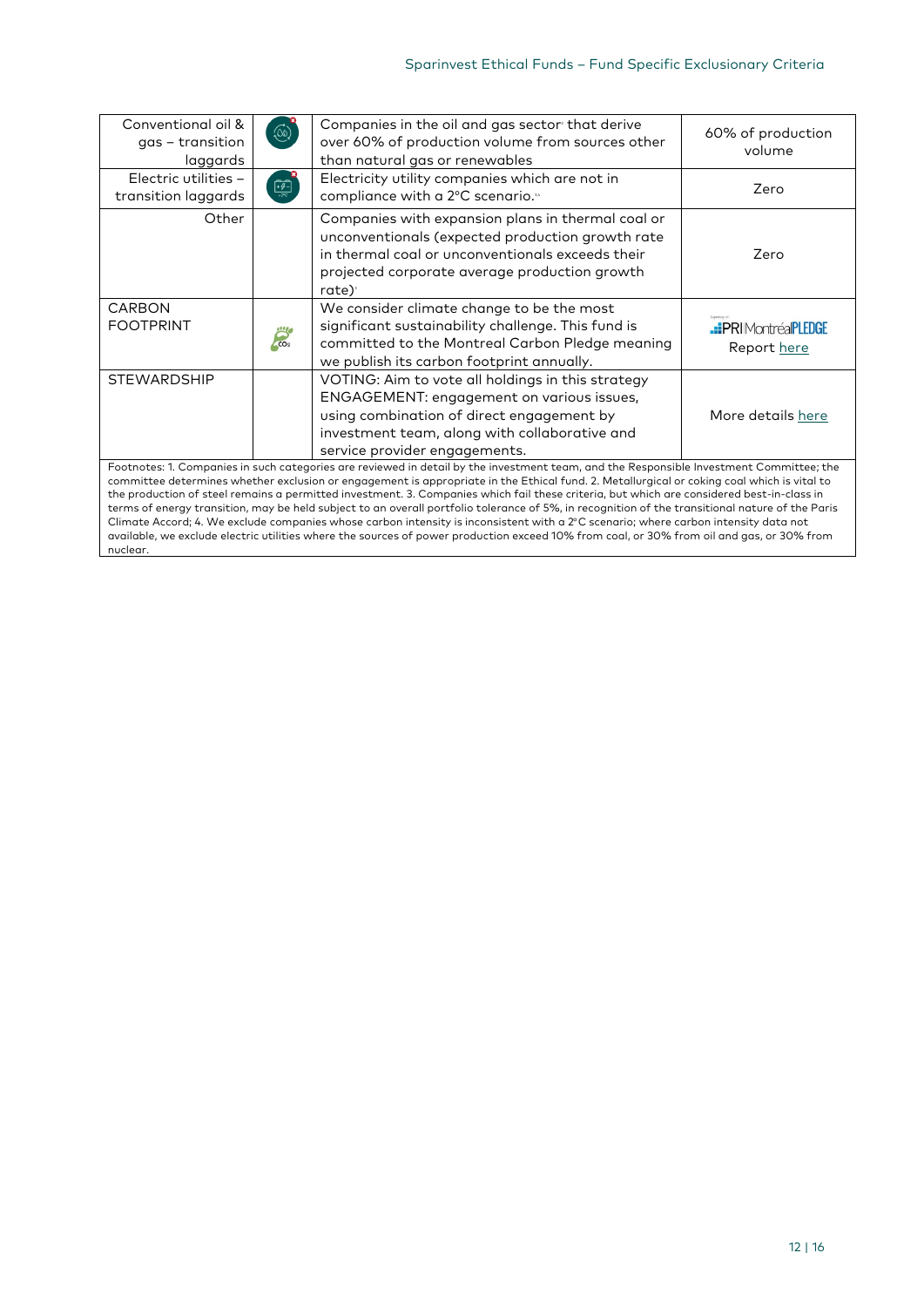# <span id="page-12-0"></span>**SPARINVEST – VALUE BONDS – GLOBAL ETHICAL HIGH YIELD**

| <b>Management Style</b> | Actively-managed fundamental high yield bond fund built on a value philosophy within<br>credit and with ESG fully integrated in the investment process. |
|-------------------------|---------------------------------------------------------------------------------------------------------------------------------------------------------|
| Investment              | Long-term risk-adjusted excess returns by bottom-up selection of individual bonds                                                                       |
| <b>Objective</b>        | issued by companies with strong cash flow.                                                                                                              |
| Sustainability          | The fund uses a combination of ESG integration, stewardship and exclusions to meet                                                                      |
| Objective               | sustainability objectives                                                                                                                               |
| <b>Benchmark</b>        | BofAMerrill Lynch Global High Yield (EUR Hedged)                                                                                                        |

| <b>EXCLUSION</b><br><b>CATEGORIES</b> | <b>DETAILS</b>                                                                                                                                                                                                                                                                                                                                                                                                                                                |                                                                                                                                                                    | <b>TOLERANCE</b>                                         |
|---------------------------------------|---------------------------------------------------------------------------------------------------------------------------------------------------------------------------------------------------------------------------------------------------------------------------------------------------------------------------------------------------------------------------------------------------------------------------------------------------------------|--------------------------------------------------------------------------------------------------------------------------------------------------------------------|----------------------------------------------------------|
| <b>SANCTIONS</b>                      |                                                                                                                                                                                                                                                                                                                                                                                                                                                               | Complies with EU and UN sanctions, which can apply to<br>countries or specific securities.                                                                         | Zero                                                     |
| <b>UNIVERSAL</b><br><b>EXCLUSIONS</b> |                                                                                                                                                                                                                                                                                                                                                                                                                                                               | Controversial weapons<br>Persistent norm violators<br>Extreme transition laggards<br>State-owned enterprises of countries excluded by country<br>screening process | Zero                                                     |
| <b>NORMS BASED</b>                    |                                                                                                                                                                                                                                                                                                                                                                                                                                                               | Companies in confirmed and unaddressed violations of<br>international norms.                                                                                       | Zero                                                     |
|                                       |                                                                                                                                                                                                                                                                                                                                                                                                                                                               | Companies in other categories (confirmed violations under<br>remediation, alleged violations, etc)                                                                 | Case-by-case,                                            |
| <b>SECTOR BASED</b>                   |                                                                                                                                                                                                                                                                                                                                                                                                                                                               |                                                                                                                                                                    |                                                          |
| Tobacco                               | ᡂै                                                                                                                                                                                                                                                                                                                                                                                                                                                            | Production or distribution of tobacco or tobacco-<br>based products.                                                                                               | Production: 0%<br>revenue<br>Distribution: 5%<br>revenue |
| Alcohol                               | $\overline{P}$                                                                                                                                                                                                                                                                                                                                                                                                                                                | Production or distribution of alcohol.                                                                                                                             | Production: 0%<br>revenue<br>Distribution: 5%<br>revenue |
| Gambling                              | ©                                                                                                                                                                                                                                                                                                                                                                                                                                                             | Production or distribution of gambling.                                                                                                                            | Production: 0%<br>revenue<br>Distribution: 5%<br>revenue |
| Adult<br>entertainment                | <b>XXX</b>                                                                                                                                                                                                                                                                                                                                                                                                                                                    | Production or distribution of pornography.                                                                                                                         | Production: 0%<br>revenue<br>Distribution: 5%<br>revenue |
| Weapons                               |                                                                                                                                                                                                                                                                                                                                                                                                                                                               | Production or distribution of weapons or tailor-<br>made components. Distinguishes between combat<br>equipment, and other military equipment and<br>services.      | Combat: 0% revenue<br>Other: 5% revenue                  |
| <b>CLIMATE BASED</b>                  |                                                                                                                                                                                                                                                                                                                                                                                                                                                               |                                                                                                                                                                    |                                                          |
| Thermal coal                          | 6                                                                                                                                                                                                                                                                                                                                                                                                                                                             | Extraction of thermal coal. <sup>2</sup>                                                                                                                           | Extraction: 5% revenue                                   |
| Unconventionals<br>(Oil sands)        | $\Diamond^{\!\!\!\! \circ\!\!\!\! \circ\!\!\!\! \circ\!\!\!\! \circ\!\!\!\! \circ\!\!\!\! \circ\!\!\!\! \circ\!\!\!\! \circ\!\!\!\! \circ\!\!\!\! \circ\!\!\!\! \circ\!\!\!\! \circ\!\!\!\! \circ\!\!\!\! \circ\!\!\!\! \circ\!\!\!\! \circ\!\!\!\! \circ\!\!\!\! \circ\!\!\! \circ\!\!\! \circ\!\!\! \circ\!\!\! \circ\!\!\! \circ\!\!\! \circ\!\!\! \circ\!\!\! \circ\!\!\! \circ\!\!\! \circ\!\!\! \circ\!\!\! \circ\!\!\! \circ\!\!\! \circ\!\!\! \circ\$ | Companies that derive revenue from oil sands                                                                                                                       | Production: 0%<br>revenue<br>Distribution: 5%<br>revenue |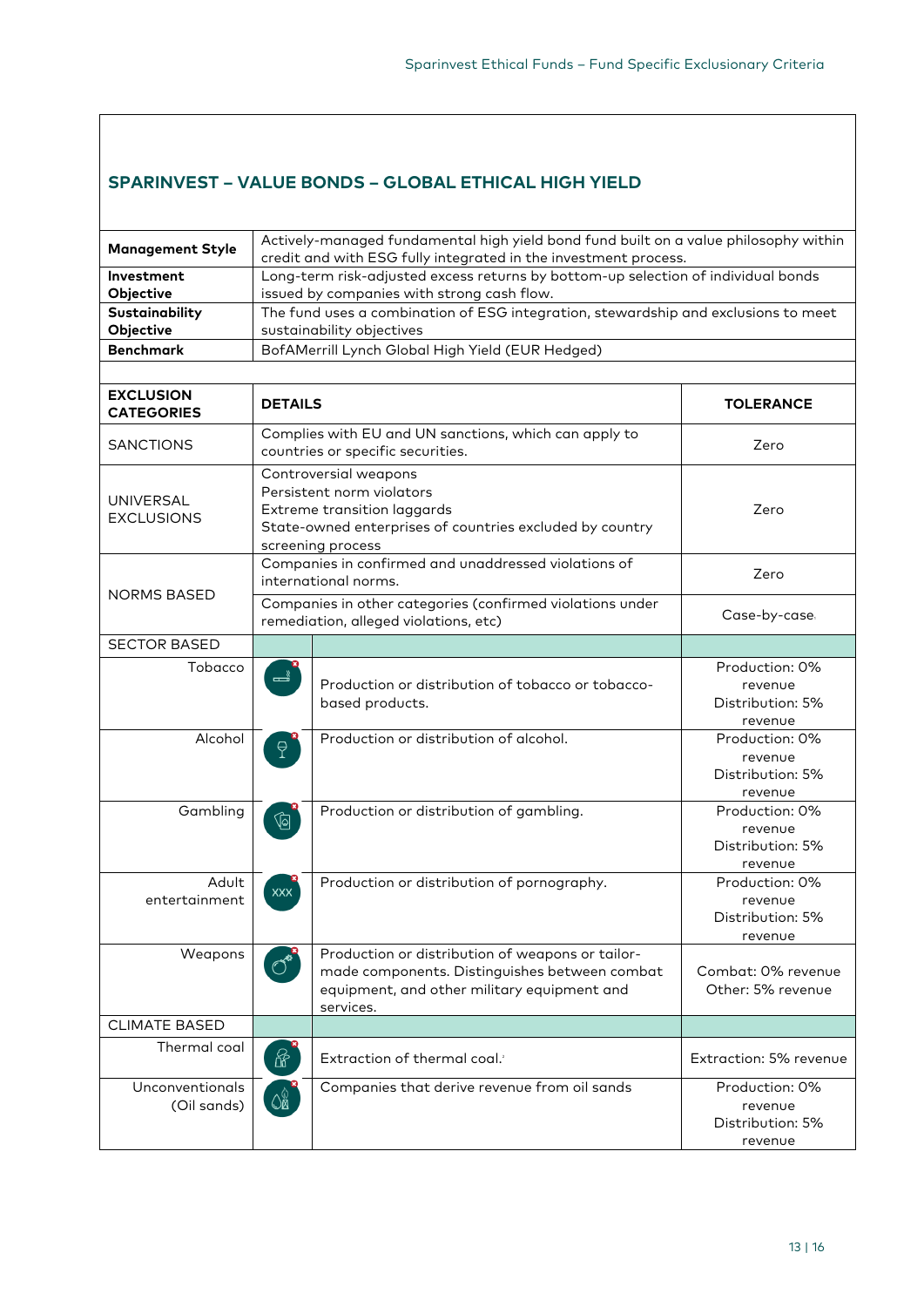| <b>CARBON</b><br><b>FOOTPRINT</b>                                                                                                                                                                                                                                                                                                                | $\mathbf{u}_\ell$<br>CO <sub>2</sub> | We consider climate change to be the most<br>significant sustainability challenge. This fund is<br>committed to the Montreal Carbon Pledge meaning<br>we publish its carbon footprint annually. | <b>EPRIMontréalPLEDGE</b><br>Report here |  |
|--------------------------------------------------------------------------------------------------------------------------------------------------------------------------------------------------------------------------------------------------------------------------------------------------------------------------------------------------|--------------------------------------|-------------------------------------------------------------------------------------------------------------------------------------------------------------------------------------------------|------------------------------------------|--|
| <b>STEWARDSHIP</b>                                                                                                                                                                                                                                                                                                                               |                                      | ENGAGEMENT: engagement on various issues,<br>using combination of direct engagement by<br>investment team, along with collaborative and<br>service provider engagements.                        | More details here                        |  |
| Footnotes: 1. Companies in such categories are reviewed in detail by the investment team, and the Responsible Investment Committee; the<br>committee determines whether exclusion or engagement is appropriate in the Ethical fund. 2. Metallurgical or coking coal which is vital to<br>the production of steel remains a permitted investment. |                                      |                                                                                                                                                                                                 |                                          |  |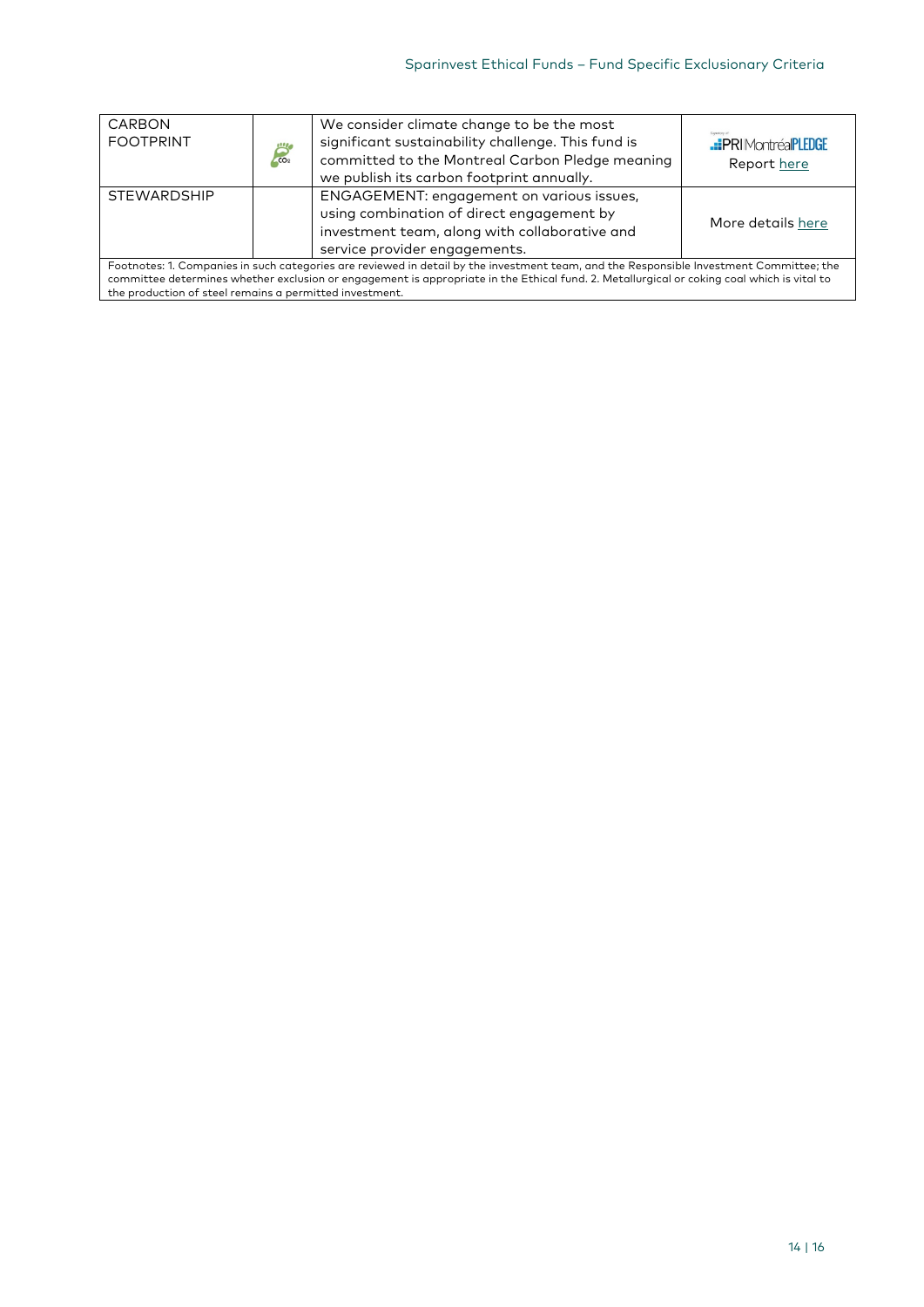# <span id="page-14-0"></span>**SPARINVEST INDEX DJSI WORLD**

| <b>Management style</b>               | Passively managed fund, aiming to replicate the returns of its benchmark index                                                                                                                                                             |                   |  |  |  |
|---------------------------------------|--------------------------------------------------------------------------------------------------------------------------------------------------------------------------------------------------------------------------------------------|-------------------|--|--|--|
|                                       |                                                                                                                                                                                                                                            |                   |  |  |  |
| Investment                            | The fund seeks to replicate the returns of its benchmark index at low cost and with                                                                                                                                                        |                   |  |  |  |
| Objective                             | minimal tracking error.                                                                                                                                                                                                                    |                   |  |  |  |
| Sustainability<br>Objective           | The fund seeks to replicate an index that is constructed with sustainability in mind.                                                                                                                                                      |                   |  |  |  |
|                                       | Benchmark construction limits investments to the top 10% of large cap sustainable<br>companies, based on their Total Sustainability Score (TSS) as assessed by                                                                             |                   |  |  |  |
|                                       | RobecoSAM, the founders of the DJSI Index series. This results in a 'best in class'                                                                                                                                                        |                   |  |  |  |
|                                       | portfolio.                                                                                                                                                                                                                                 |                   |  |  |  |
| <b>Benchmark</b>                      | Dow Jones Sustainability World Index (excluding Alcohol, Gambling, Tobacco,                                                                                                                                                                |                   |  |  |  |
|                                       | Armaments & Firearms and Adult entertainment.)                                                                                                                                                                                             |                   |  |  |  |
|                                       |                                                                                                                                                                                                                                            |                   |  |  |  |
| <b>EXCLUSION</b><br><b>CATEGORIES</b> | <b>DETAILS</b>                                                                                                                                                                                                                             | <b>TOLERANCE</b>  |  |  |  |
| <b>SANCTIONS</b>                      | Complies with EU and UN sanctions, which can apply to<br>countries or specific securities.                                                                                                                                                 | Zero              |  |  |  |
| <b>UNIVERSAL</b><br><b>EXCLUSIONS</b> | Controversial weapons<br>Persistent norm violators<br>Extreme transition laggards<br>State-owned enterprises of countries excluded by country<br>screening process                                                                         | Zero              |  |  |  |
| <b>INDEX BASED</b>                    | Companies not ranked in the top 10% of large cap<br>sustainable companies based on RobecoSAM Total<br><b>Sustainability Score</b>                                                                                                          | Zero              |  |  |  |
|                                       | Companies operating in the following sectors are<br>also excluded from index construction:                                                                                                                                                 |                   |  |  |  |
| ᡂ                                     | Tobacco                                                                                                                                                                                                                                    | Zero              |  |  |  |
| $\Theta$                              | Alcohol                                                                                                                                                                                                                                    | Zero              |  |  |  |
| ©                                     | Gambling                                                                                                                                                                                                                                   | Zero              |  |  |  |
| <b>XXX</b>                            | Adult entertainment                                                                                                                                                                                                                        | Zero              |  |  |  |
|                                       | <b>Firearms</b>                                                                                                                                                                                                                            | Zero              |  |  |  |
| <b>STEWARDSHIP</b>                    | The fund uses stewardship to influence holdings. Sparinvest<br>exercises active ownership on behalf of all its index funds<br>which, as a result, participate in voting on holdings of EUR 1<br>million+ and service provider engagements. | More details here |  |  |  |
|                                       | Footnotes: To view DJSI index construction methodology, please click here                                                                                                                                                                  |                   |  |  |  |